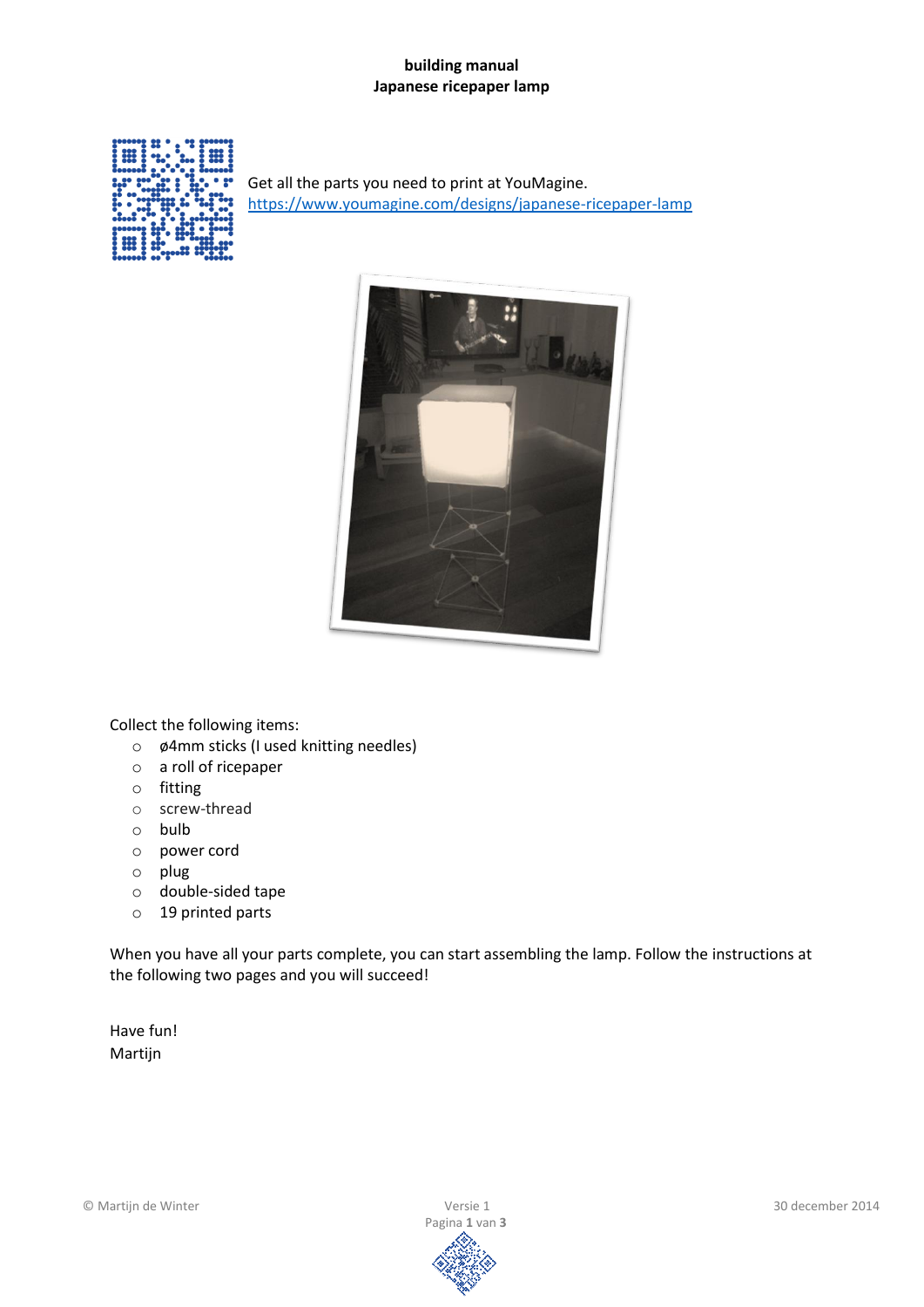## **building manual Japanese ricepaper lamp**





Take one of the middle\_pieces and a piece of screw-thread that is made for a fitting and screw it in gently.



Make sure you have your heart in the right place ;-) (this marks the topside)



Attach the fitting and the bulb.



Now you can start assembling the lamp. Start with the top part. As you can see, I took off the fitting, so it handles easier.



28 sticks of 31cm ø4mm 12 sticks of 20.5cm ø4mm But you can use any length you like.



I used knitting needles. (just bought 40 online)